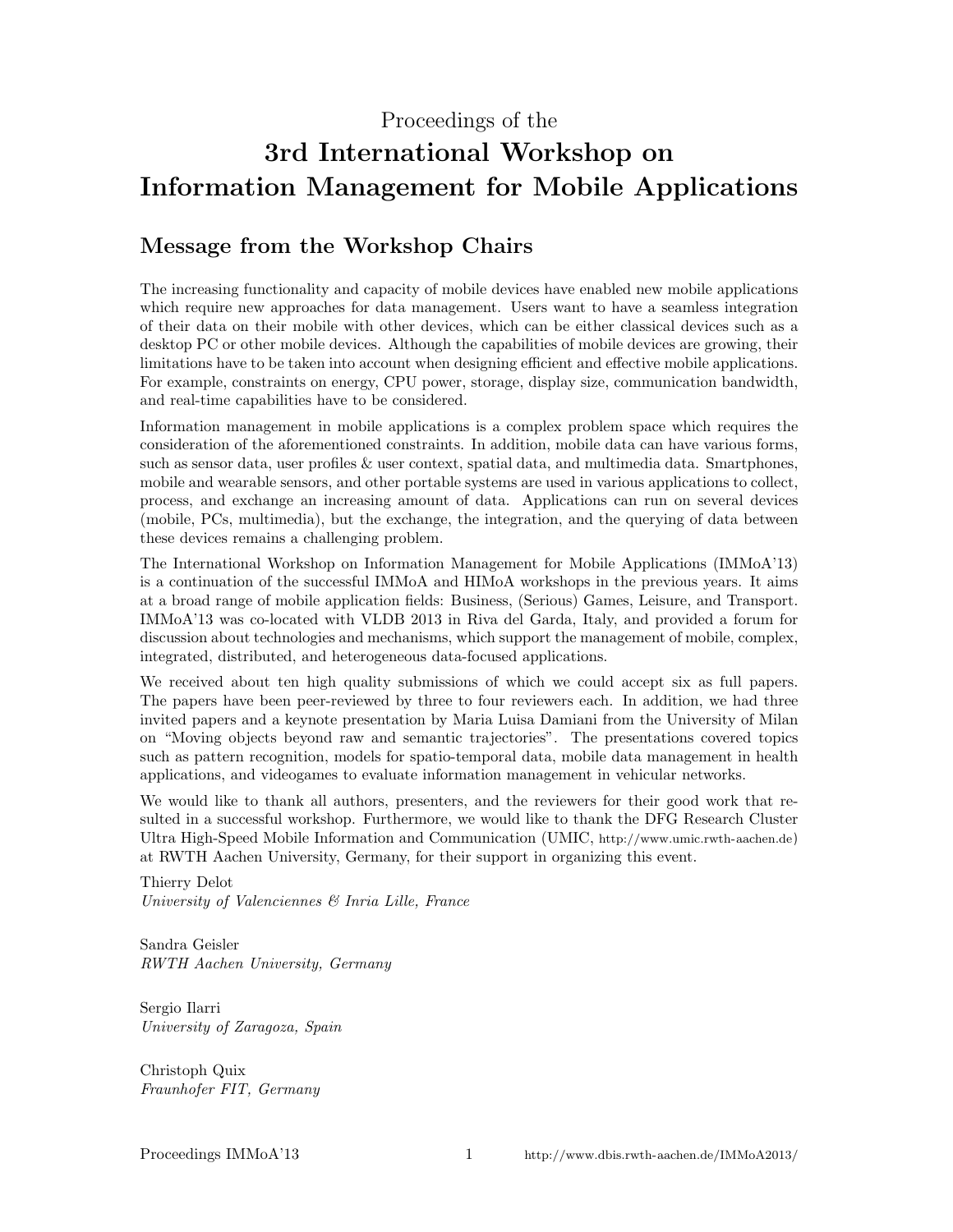# Workshop Chairs and Program Committee

### Workshop Chairs

- Thierry Delot, Dept. of Computer Science, University of Valenciennes & Inria Lille, France
- Sandra Geisler, Information Systems, RWTH Aachen University, Germany
- Sergio Ilarri, University of Zaragoza, Spain
- Christoph Quix, Fraunhofer FIT, St. Augustin, Germany

### Program Committee

Hyung-Ju Cho, Ajou University, Korea Christine Collet, Grenoble INP, France Francesco Guerra, University of Modena and Reggio Emilia, Italy Marwan Hassani, RWTH Aachen University, Germany Arantza Illarramendi, University of the Basque Country, Spain David Kensche, Thinking Networks, Germany Dejan Kovachev, RWTH Aachen University, Germany Sanjay Madria, Missouri University of Science and Technology, USA Jochen Meyer, OFFIS Institute for Informatics, Germany Nathalie Mitton, INRIA Lille, France Filip Perich, University of Maryland Baltimore County, USA Florence Sedes, University Paul Sabatier Toulouse, France Satish Narayana Srirama, University of Tartu, Estonia Dragan Stojanovic, University of Nis, Serbia Masaaki Tanizaki, Hitachi Central Research Laboratory, Japan Goce Trajcevski, Northwestern University, USA Raquel Trillo, University of Zaragoza, Spain Upkar Varshney, Georgia State University, USA Jari Veijalainen, University of Jyväskylä, Finland José Luis Zechinelli Martini, Universidad de las Amricas, Puebla, Mexico